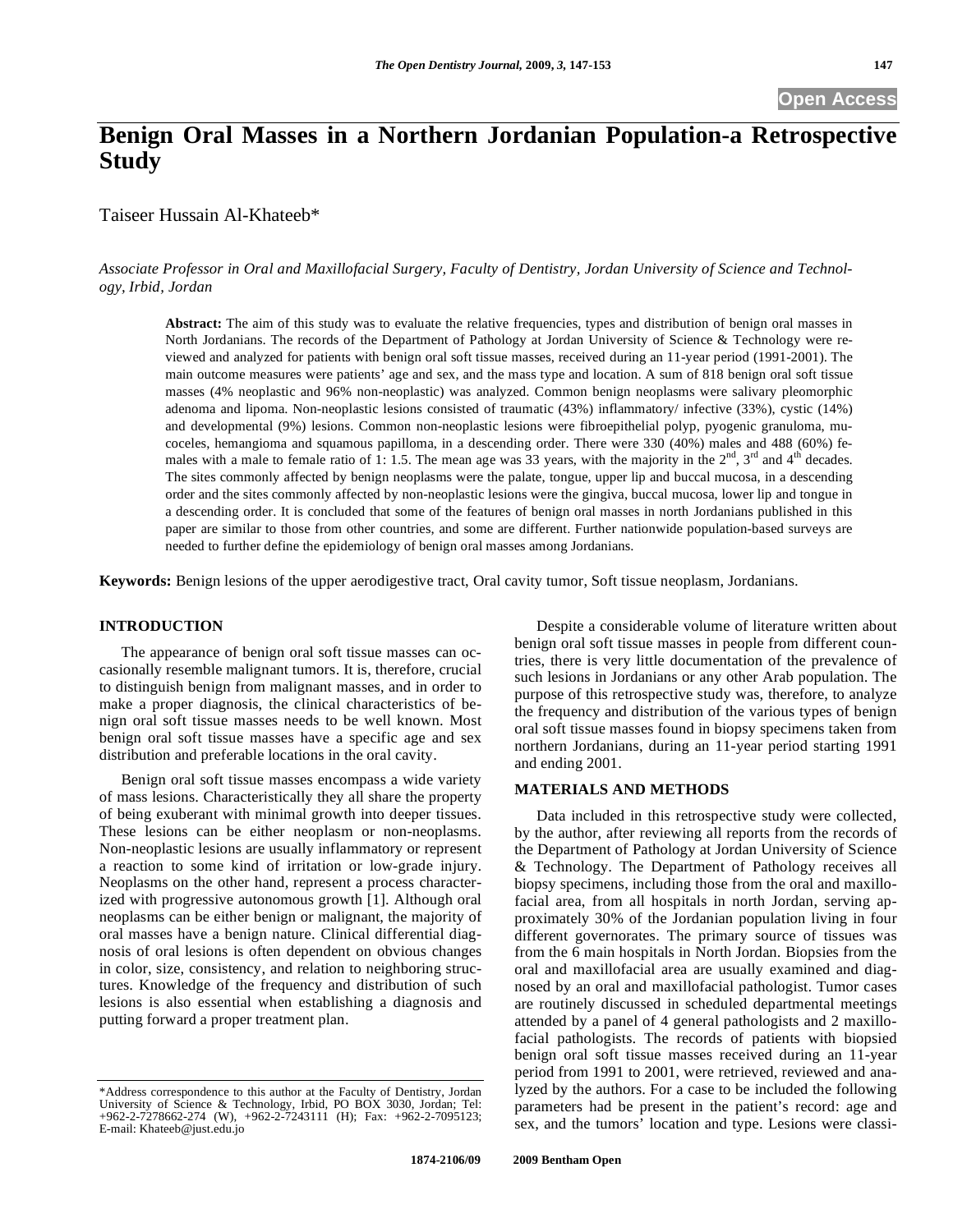fied according to Scully and Porter [2] into neoplastic and non-neoplastic, and non-neoplastic lesions were further classified into developmental, inflammatory, traumatic and cystic. Data were placed on prepared Microsoft Excel spreadsheets and were evaluated using this software. Patient confidentiality was maintained during this study.

#### **RESULTS**

#### **Types of Swellings**

There were 823 cases of benign oral soft tissue masses, 5 were excluded due to incomplete information and the remaining 818 benign oral soft tissue masses were analyzed. Among these, 36 (4%) were neoplastic, and 782 (96%) were non-neoplastic. The tissue of origin of neoplasms was epithelial in 18 (50%) cases and mesenchymal in 18 (50%) cases. Common benign neoplasms were salivary pleomorphic adenoma and lipoma (Table **1**).

Non-neoplastic lesions consisted of 336 (43%) traumatic lesions, 257 (33%) inflammatory/ infective lesions, 110 (14%) cystic lesions and 73 (9%) developmental lesions. Common non-neoplastic lesions were fibroepithelial polyp, pyogenic granuloma, mucoceles, hemangioma and squamous papilloma, in a descending order (Table **1**).

# **Gender and Age**

Benign oral soft tissue masses included in this series were biopsied from 330 (40%) males and 488 (60%) females with a male to female ratio of 1: 1.5. Age ranged from 1 to 93 years (mean of 33 years, standard deviation 19 years). The majority of patients (59%) were in their second, third and fourth decades. Fig. (**1**) shows the distribution of each age group as related to gender. Pleomorphic adenoma was the most common benign neoplasms in all age groups (Table **2**). Mucocele was the most common non-neoplastic lesion in the first decade. From the second decade onwards, fibroepithelial polyp was the most common non-neoplastic lesion (Table **2**).

#### **Site**

The oral sites commonly affected by benign neoplasms were the palate, tongue, upper lip and buccal mucosa, in a descending order (Table **3**). Detailed site distribution of benign neoplasms is shown in Table **3**. The sites commonly affected by non-neoplastic lesions were the gingiva, buccal mucosa, lower lip and tongue in a descending order (Table **3**). Detailed site distribution of non-neoplastic lesions is shown in Table **3**.

#### **DISCUSSION**

Most previous investigations concentrate on studying a single type of benign oral soft tissue masses or a group of closely related ones. This study investigates all benign oral soft tissue masses in a group of Jordanians. The first English-language published review of benign oral soft tissue masses was by Bloodgood [3]. More comprehensive reviews were subsequently published [4-10]. Most of these studies, like the current study, are derived from surgical pathology reports. Such studies admittedly suffer from referral and case selection biases. Nevertheless, information gleaned from these studies is of value for clinicians facing benign oral soft tissue masses on a daily basis. Furthermore, such studies may constitute a base line for future larger-scale investigations. Population-based nationwide investigations among Jordanians are needed to truly describe benign oral soft tissue masses as they occur naturally in life.

We found that the tissue origins of benign oral soft tissue masses were traumatic, inflammatory/ infective, cystic and developmental in descending order. These findings agree with those from other countries [10-12]. Neoplasms constituted 4% of all benign oral soft tissue masses; this is in general agreement with previous series [6, 10, 11].

Squamous papilloma was a common benign oral soft tissue masses, its peak incidence was in the 11-30 years age group. This contrasts with the general agreement of its peak of occurrence at 40-60 years of age [13]. We found a slight predilection to male gender which is in agreement with a previous series [14]. The most common location for squamous papilloma was the palate and tongue this also in general agreement with a previous series [14].

The pathogenesis of vascular anomalies is a subject of debate. While some authorities consider them developmental malformations, others consider them as hamartomas of blood vessels. In the present series, one of the most common benign oral soft tissue masses was hemangioma; this is in agreement with previous work [15, 16]. We also found that the majority of haemangiomas occurred in children and relatively young adults. This finding supports that haemangiomas are developmental in aetiology.

Nearly one tenth of benign oral soft tissue masses reported in this work are of neural origin. Neural origin benign oral soft tissue masses may arise in both soft and hard tissue of the oral cavity. Those occurring in soft tissue appear as smooth sub-mucosal swellings clinically indistinguishable from other benign oral soft tissue masses. One study investigated such a lesion in oral and perioral soft tissues, it was concluded that they are more frequent than previously reported and should be included in the differential diagnosis of the more frequently encountered benign oral soft tissue masses [17].

Fibroepithelial polyp is believed to be a nonspecific focal hyperplastic reaction of the lamina propria of oral mucosa in response to chronic mechanical stimulation. We found that fibroepithelial polyp was the most common benign oral soft tissue masses. This is in agreement with previous findings [4]. Common sites were the buccal mucosa and tongue which also agrees with published literature [4]. Fibroepithelial polyp was almost twice more common in females than males, a finding in agreement previous studies [18], but contrasts with others [4].

Cystic lesions (notably mucoceles) were among the most common non-neoplastic lesions in this series. This agrees with previous series form other countries [7, 19], but conflicts with some others [18]. Mucoceles are common oral lesions since their tissue of origin *i.e.* salivary glands is widely distributed throughout the oral cavity. We found that the peak incidence is in the first and second decades with lower lip being the most common site. These findings are in agreement with previous work [4, 5]. Mucoceles were more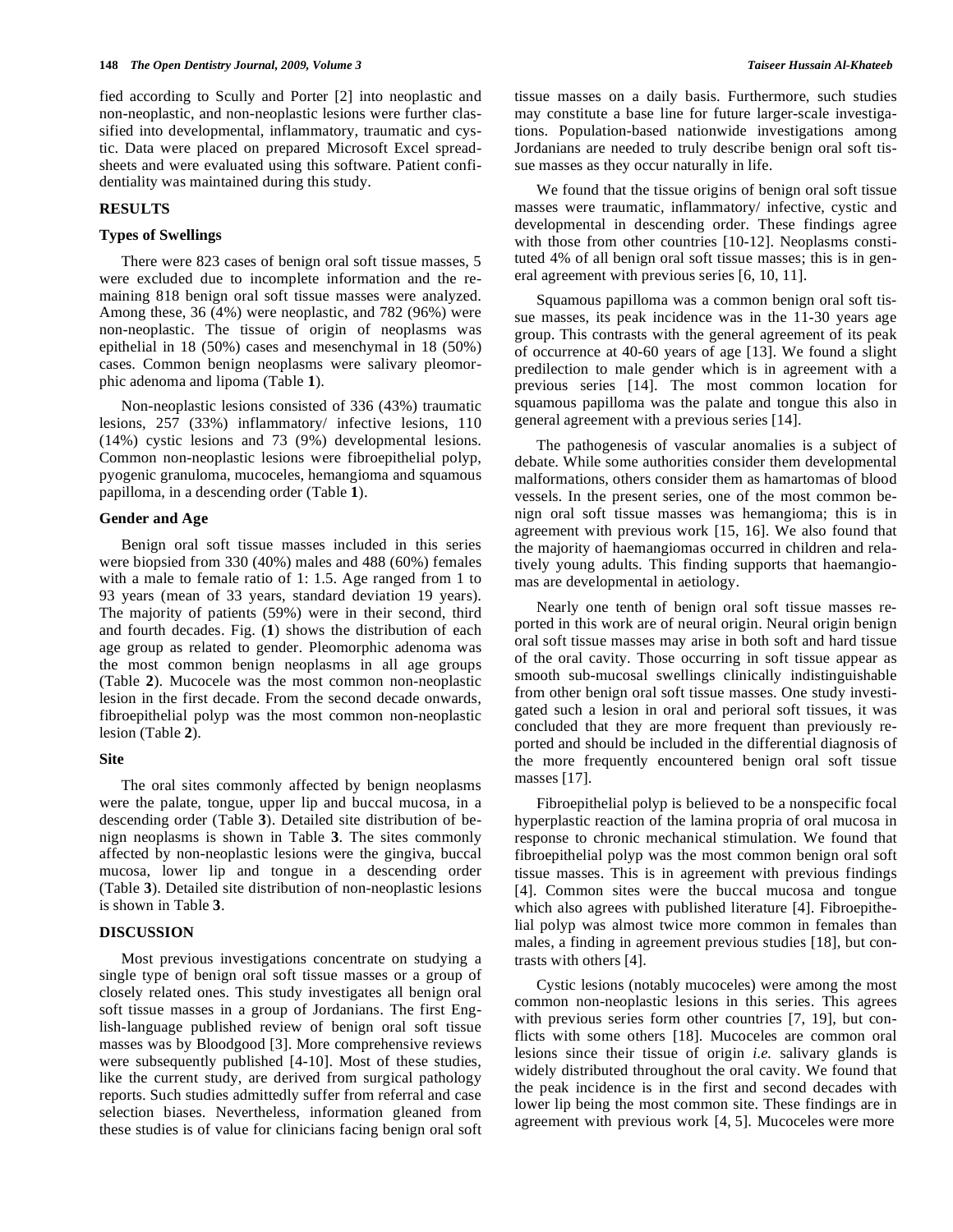# **Tissue Origin Lesion No (%) Male (%) Female (%) %** All<sup>1</sup> Myoepithelioma 5 (14) 0 0 5 (24) 1 *Epithelial* Pleomorphic adenoma 13 (36) 8 (53) 5 (24) 2 *total 18 (50) 8 (53) 10 (48) 2*  Angiokeratoma 1 (3) 1 (7) 0 0 0.1 Angioleiomyoma 1 (3) 1 (7) 0 0 0.1 Granular cell tumor  $\begin{vmatrix} 2 & 6 \end{vmatrix}$  (6)  $\begin{vmatrix} 0 & 0 \end{vmatrix}$  (10) 0.2 Lipoma 6 (17) 2 (13) 4 (19) 1 Neurofibroma 5 (14) 3 (20) 2 (10) 1 Schwanoma 3 (8) 0 0 3 (14) 0.4 *Mesenchymal total 18 (50) 7 (47) 11 (52) 2*  **NEOPLASMS** Total 100 | 15 (100) 15 (100) 21 (100) 4 Hemangioma | 72 | (9) | 35 | (11) | 37 | (8) | 9 Lymphangioma  $1 \t (0.1) \t 1 \t (0.3) \t 0 \t (0) \t 0.1$ *Developmental total 73 (9) 36 (12) 37 (8) 9*  Dermoid 6 (1) 1 (0.3) 5 (1) 1 Epidermoid 4 (1) 2 (1) 2 (0.4) 0.5 Gingival  $\begin{array}{|c|c|c|c|c|c|c|c|c|} \hline 3 & 3 & (0.4) & 1 & (0) & 2 & (0.4) & 0.4 \ \hline \end{array}$ Mucocele 188 (11) 49 (16) 39 (8) 11 Ranula 1 9 (1) 1 (0.3) 8 (2) 1 *Cysts total 110 (14) 54 (17) 56 (12) 13*  Denture induce hyperplasia  $\begin{array}{|c|c|c|c|c|c|c|c|c|} \hline 26 & 3 & 10 & 3 & 16 & 3 \ \hline \end{array}$ Fibroepithelial polyp 228 (29) 78 (25) 150 (32) 28 Fibrous epulis 1 51 (7) 21 (7) 30 (6) 6 Focal gingivitis 28 (4) 9 (3) 19 (4) 3 Neuroma  $\begin{array}{|c|c|c|c|c|c|c|c|c|} \hline 3 & 0.4 & 0 & 0 & 3 & 1 \ \hline \end{array}$ *Traumatic total 336 (43) 118 (38) 218 (46) 41*  Abscess 12 (2) 4 (1) 8 (2) 1 Peripheral giant cell granuloma  $\begin{vmatrix} 47 & | & (6) \\ | & 15 & | & (5) \\ | & 32 & | & (7) \end{vmatrix}$  6 Pyogenic granuloma | 148 (19) | 56 | (18) | 92 | (20) | 18 Squamous papilloma  $\begin{array}{|c|c|c|c|c|c|c|c|c|} \hline \end{array}$  50 (6) 28 (9) 22 (5) 6 *Inflammatory/ infective total 257 (33) 103 (33) 154 (33) 31 Others* 1 (1) 1 (0) 5 (1) 1 (1) 1 (1) 1 (1) 1 (1) 1 (1) 1 (1) 1 (1) 1 (1) 1 (1) 1 (1) 1 (1) 1 (1) 1 (1) 1 (1) 1 (1) 1 (1) 1 (1) 1 (1) 1 (1) 1 (1) 1 (1) 1 (1) 1 (1) 1 (1) 1 (1) 1 (1) 1 (1) 1 (1) 1 (1) 1 (1) 1 (1) 1 (1) 1 ( **NON-NEOPLASMS** Total 1991 - Total 1992 (100) 312 (100) 470 (100) 96 **TOTAL** 100

### **Table 1. Tissue Origin and Type of Benign Oral Soft Tissue Masses and their Gender Distribution**

1 Percentage out of all benign oral soft tissue mass.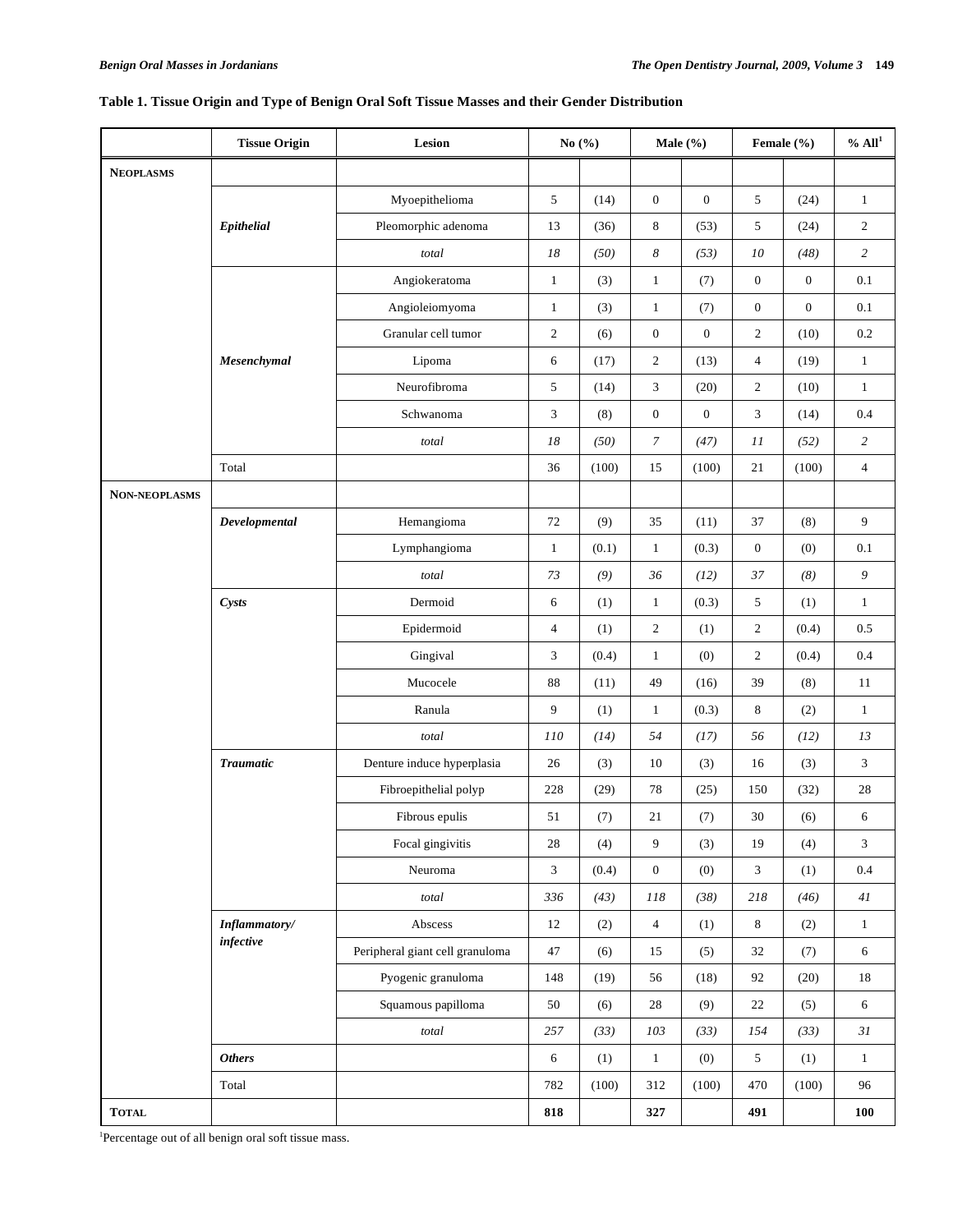

**Fig. (1).** Age and gender distribution of benign oral masses in Jordanians (n=818).

common among females than males. This agrees with one study [4], but contrasts with another [5].

In our study there was a high degree of occurrence of pyogenic granuloma of the oral cavity in the second, third and fourth decades of life. This age distribution is in accordance with age distribution reported in previous series [20- 22]. The predominance of pyogenic granuloma among females reported in this series is also in accordance with previous work [20-22]. We found that the principal oral site affected by pyogenic granuloma was the gingiva. These findings are consistent with those of others [21, 22].

Benign oral soft tissue masses were more frequent among females, this agrees with others [18], but contrasts with some others [8, 19]. This could reflect differences in the genetic pools between different courtiers. Alternatively, it could reflect different degrees of concern and compliance in females toward dental care between different countries. It has been reported after a longitudinal study of oral hygiene [23] that boys have poorer oral hygiene than girls, and that women, especially the educated, were more frequent dental floss users with a better compliance towards dental advice.

Age at presentation is an important clinical parameter when differential diagnosis of a lesion is being formulated.

The majority of our patients were in their second, third and fourth decades of life. This differs from findings of others who reported a peak incidence from third to sixth decades [10]. This might reflect the high percentage of young people among the Jordanian population. According to the most recent data of the Department of Statistics of Government of Jordan, approximately 60% of Jordanians are less than 21 years of age.

We found that the oral sites commonly affected by benign neoplasms were the palate, tongue, upper lip and buccal mucosa, in a descending order. This is in general agreement with findings of other investigators [8, 10]. The sites commonly affected by non-neoplastic lesions were the gingiva, buccal mucosa, lower lip and tongue in a descending order. This is in general agreement with findings of some investigators [12] but contrasts with findings of others [4, 8]. These differences are probably related to different methods of categorization of the various benign oral soft tissue masses.

It is concluded that some of our results are in harmony with those of published literature. On the other hand, some of our results are different from published literature. Comparing the overall prevalence rates of the various oral benign oral soft tissue masses between the various published studies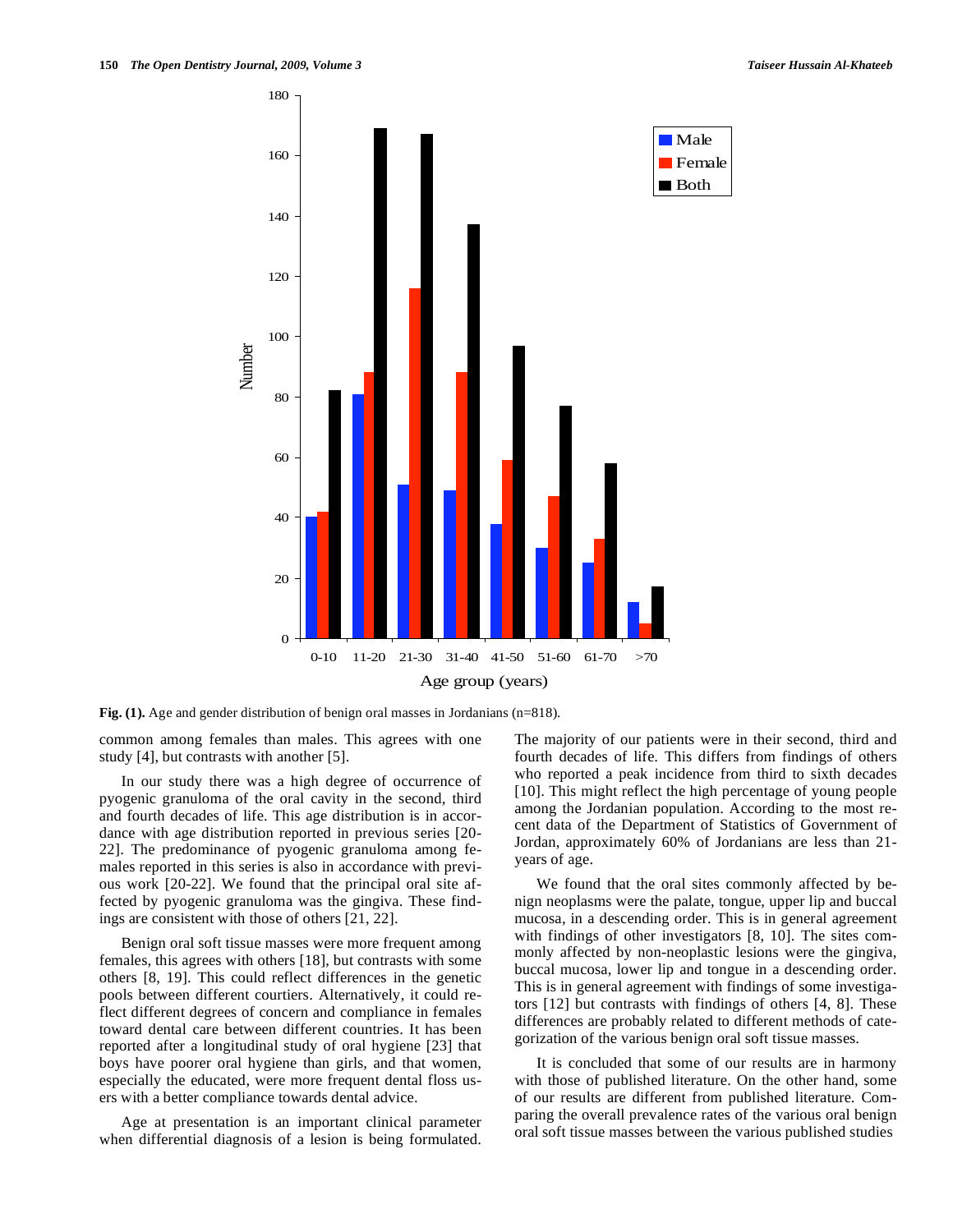# **Table 2. Age Distribution of Benign Oral Soft Tissue Masses**

|                                 | <b>Age Group (Years)</b> |                  |                  |                  |                  |                  |                  |                            |                         |
|---------------------------------|--------------------------|------------------|------------------|------------------|------------------|------------------|------------------|----------------------------|-------------------------|
| Lesion                          | $0 - 10$                 | $11 - 20$        | 21-30            | 31-40            | 41-50            | 51-60            | 61-70            | >70                        | <b>Total</b>            |
| <b>NEOPLASMS</b>                |                          |                  |                  |                  |                  |                  |                  |                            |                         |
| Angiokeratoma                   | $\boldsymbol{0}$         | $\mathbf{1}$     | $\mathbf{0}$     | $\mathbf{0}$     | $\mathbf{0}$     | $\mathbf{0}$     | $\mathbf{0}$     | $\boldsymbol{0}$           | $\mathbf{1}$            |
| Angioleiomyoma                  | $\mathbf{0}$             | $\mathbf{0}$     | $\boldsymbol{0}$ | $\boldsymbol{0}$ | $\boldsymbol{0}$ | $\mathbf{1}$     | $\mathbf{0}$     | $\boldsymbol{0}$           | $\mathbf{1}$            |
| Granular cell tumor             | $\boldsymbol{0}$         | $\boldsymbol{0}$ | $\overline{2}$   | $\mathbf{0}$     | $\mathbf{0}$     | $\boldsymbol{0}$ | $\boldsymbol{0}$ | $\boldsymbol{0}$           | $\overline{2}$          |
| Lipoma                          | $\boldsymbol{0}$         | $\mathbf{1}$     | $\overline{c}$   | 3                | $\boldsymbol{0}$ | $\mathbf{0}$     | $\boldsymbol{0}$ | $\boldsymbol{0}$           | 6                       |
| Myoepithelioma                  | $\boldsymbol{0}$         | $\overline{c}$   | $\boldsymbol{0}$ | $\mathbf{1}$     | $\boldsymbol{0}$ | $\boldsymbol{0}$ | $\mathbf{0}$     | $\sqrt{2}$                 | $\overline{\mathbf{5}}$ |
| Neurofibroma                    | $\mathbf{1}$             | $\mathbf{1}$     | $\sqrt{2}$       | $\boldsymbol{0}$ | $\mathbf{1}$     | $\boldsymbol{0}$ | $\boldsymbol{0}$ | $\boldsymbol{0}$           | $\sqrt{5}$              |
| Pleomorphic adenoma             | $\boldsymbol{0}$         | $\overline{4}$   | 6                | $\mathbf{1}$     | $\mathbf{1}$     | $\mathbf{1}$     | $\boldsymbol{0}$ | $\boldsymbol{0}$           | 13                      |
| Schwanoma                       | $\boldsymbol{0}$         | 2                | $\mathbf{1}$     | $\mathbf{0}$     | $\boldsymbol{0}$ | $\boldsymbol{0}$ | $\boldsymbol{0}$ | $\boldsymbol{0}$           | $\mathbf{3}$            |
| Total                           | $\boldsymbol{l}$         | 11               | 13               | 5                | $\overline{c}$   | $\overline{c}$   | $\theta$         | $\overline{c}$             | 36                      |
|                                 |                          |                  |                  |                  |                  |                  |                  |                            |                         |
| <b>NON-NEOPLASMS</b>            |                          |                  |                  |                  |                  |                  |                  |                            |                         |
| Abscess                         | $\mathbf{1}$             | 2                | $\mathbf{1}$     | 6                | $\overline{c}$   | $\boldsymbol{0}$ | $\boldsymbol{0}$ | $\boldsymbol{0}$           | 12                      |
| Denture induced hyperplasia     | $\boldsymbol{0}$         | $\boldsymbol{0}$ | $\mathfrak{Z}$   | $\boldsymbol{2}$ | 3                | 6                | 11               | $\mathbf{1}$               | 26                      |
| Dermoid cyst                    | $\overline{4}$           | $\mathbf{0}$     | $\boldsymbol{0}$ | $\boldsymbol{2}$ | $\boldsymbol{0}$ | $\boldsymbol{0}$ | $\boldsymbol{0}$ | $\boldsymbol{0}$           | 6                       |
| Epidermoid cyst                 | $\boldsymbol{0}$         | $\mathbf{1}$     | $\mathbf{1}$     | $\mathbf{1}$     | $\mathbf{0}$     | $\mathbf{1}$     | $\boldsymbol{0}$ | $\boldsymbol{0}$           | $\overline{\mathbf{4}}$ |
| Fibroepithelial polyp           | 9                        | 31               | 43               | 47               | 45               | 32               | 17               | $\overline{4}$             | 228                     |
| Fibrous epulis                  | $\mathbf{1}$             | 15               | 14               | 9                | $\tau$           | 5                | $\boldsymbol{0}$ | $\boldsymbol{0}$           | 51                      |
| Focal hyperplastic gingivitis   | $\boldsymbol{2}$         | $\overline{4}$   | 6                | 9                | $\overline{4}$   | $\overline{2}$   | $\mathbf{1}$     | $\boldsymbol{0}$           | 28                      |
| Gingival                        | $\boldsymbol{0}$         | $\mathbf{0}$     | $\boldsymbol{0}$ | $\mathbf{0}$     | $\mathbf{0}$     | $\boldsymbol{0}$ | $\overline{c}$   | $\mathbf{1}$               | $\mathbf{3}$            |
| Hemangioma                      | 11                       | 18               | 12               | 10               | $\overline{2}$   | 9                | 10               | $\boldsymbol{0}$           | 72                      |
| $\!$ Lymphangioma               | $\mathbf{1}$             | $\boldsymbol{0}$ | $\boldsymbol{0}$ | $\boldsymbol{0}$ | $\boldsymbol{0}$ | $\boldsymbol{0}$ | $\boldsymbol{0}$ | $\boldsymbol{0}$           | $\mathbf{1}$            |
| Mucocele                        | 24                       | 31               | 18               | $\,8\,$          | $\overline{4}$   | $\mathbf{1}$     | $\overline{c}$   | $\boldsymbol{0}$           | 88                      |
| Neuroma                         | $\boldsymbol{0}$         | $\sqrt{2}$       | $\boldsymbol{0}$ | $\boldsymbol{0}$ | $\,1$            | $\boldsymbol{0}$ | $\boldsymbol{0}$ | $\boldsymbol{0}$           | $\mathbf{3}$            |
| Others                          | $\boldsymbol{0}$         | $\,1\,$          | $\,1\,$          | $\sqrt{2}$       | $\,1$            | $\mathbf{1}$     | $\boldsymbol{0}$ | $\boldsymbol{0}$           | $\boldsymbol{6}$        |
| Peripheral giant cell granuloma | 11                       | $\boldsymbol{7}$ | $\boldsymbol{7}$ | $\boldsymbol{7}$ | $\mathfrak{S}$   | 5                | $\sqrt{2}$       | $\overline{3}$             | 47                      |
| Pyogenic granuloma              | $\overline{9}$           | 33               | 37               | 28               | 15               | 10               | $\overline{9}$   | $\tau$                     | 148                     |
| Ranula                          | 5                        | 3                | $\mathbf{1}$     | $\boldsymbol{0}$ | $\boldsymbol{0}$ | $\boldsymbol{0}$ | $\boldsymbol{0}$ | $\mathbf{0}$               | 9 <sup>1</sup>          |
| Squamous papilloma              | $\overline{4}$           | 12               | 11               | $\boldsymbol{7}$ | $8\,$            | 3                | $\overline{4}$   | $\mathbf{1}$               | 50                      |
| $\operatorname{Total}$          | 82                       | 160              | 155              | 138              | 97               | 75               | 58               | $\ensuremath{\mathit{17}}$ | $\boldsymbol{782}$      |
|                                 |                          |                  |                  |                  |                  |                  |                  |                            |                         |
| <b>Total</b>                    | 83                       | 171              | 168              | 143              | 99               | ${\bf 77}$       | 58               | 19                         | 818                     |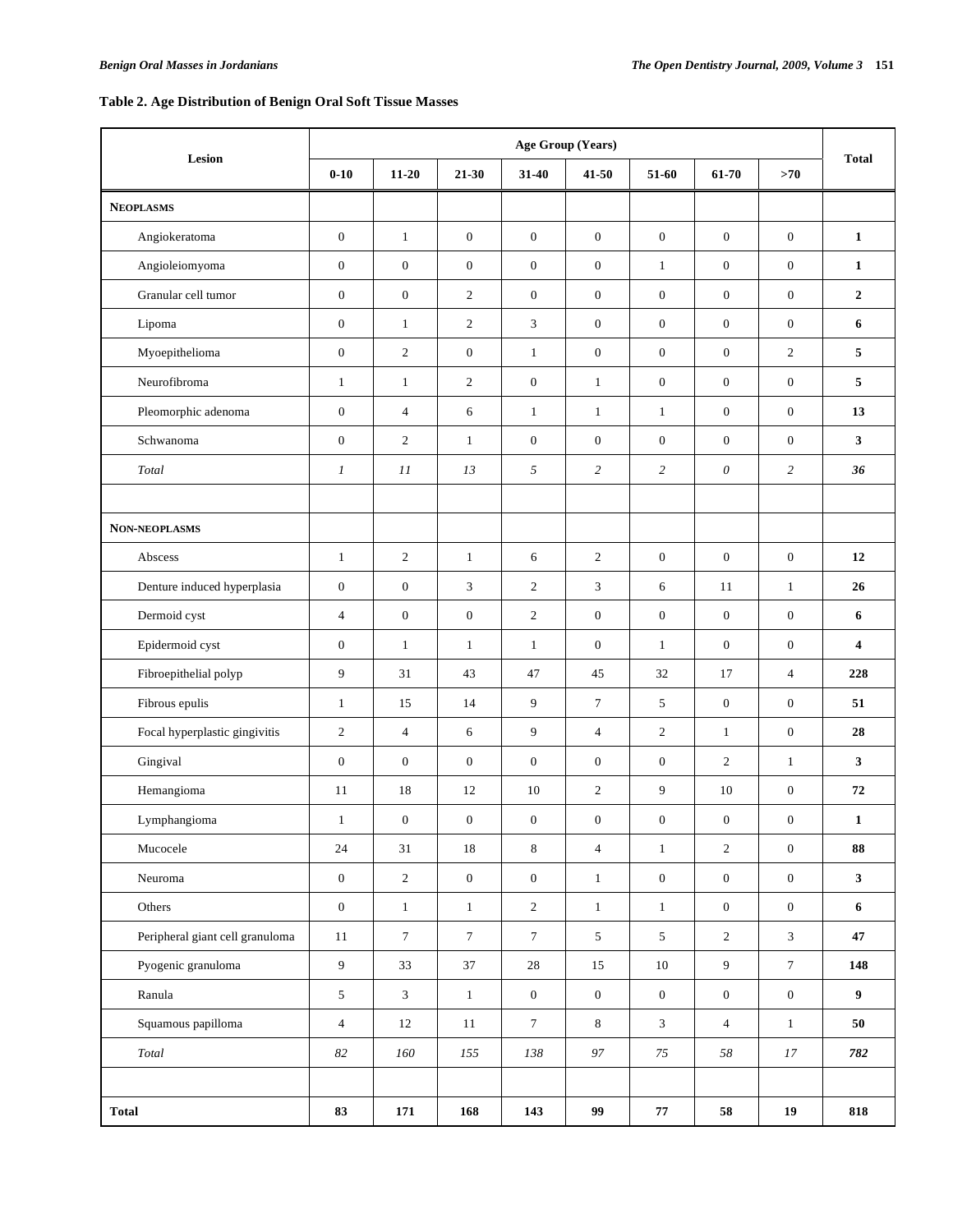|  |  |  |  |  |  |  |  |  |  |  |  | Table 3. Site Distribution of Benign Oral Soft Tissue Masses |
|--|--|--|--|--|--|--|--|--|--|--|--|--------------------------------------------------------------|
|--|--|--|--|--|--|--|--|--|--|--|--|--------------------------------------------------------------|

| Lesion                                      | <b>Alveolus</b>           | $\mathbf{BM}$    | <b>FOM</b>                | Gingiva          | ${\bf L}{\bf L}$   | Palate           | <b>Tongue</b>    | ${\bf UL}$       | Uvula                     | <b>Total</b>            |
|---------------------------------------------|---------------------------|------------------|---------------------------|------------------|--------------------|------------------|------------------|------------------|---------------------------|-------------------------|
| <b>NEOPLASMS</b>                            |                           |                  |                           |                  |                    |                  |                  |                  |                           |                         |
| Angiokeratoma                               | $\boldsymbol{0}$          | $\boldsymbol{0}$ | $\boldsymbol{0}$          | $\boldsymbol{0}$ | $\boldsymbol{0}$   | $\boldsymbol{0}$ | $\mathbf{1}$     | $\boldsymbol{0}$ | $\boldsymbol{0}$          | $\mathbf{1}$            |
| Angioleiomyoma                              | $\boldsymbol{0}$          | $\boldsymbol{0}$ | $\boldsymbol{0}$          | $\boldsymbol{0}$ | $\boldsymbol{0}$   | $\boldsymbol{0}$ | $\boldsymbol{0}$ | $\mathbf 1$      | $\mathbf{0}$              | $\mathbf{1}$            |
| Granular cell tumor                         | $\boldsymbol{0}$          | $\boldsymbol{0}$ | $\boldsymbol{0}$          | $\boldsymbol{0}$ | $\boldsymbol{0}$   | $\boldsymbol{0}$ | $\mathbf{1}$     | $\mathbf{1}$     | $\boldsymbol{0}$          | $\mathbf{2}$            |
| Lipoma                                      | $\boldsymbol{0}$          | 3                | $\boldsymbol{0}$          | $\boldsymbol{0}$ | $\mathbf{1}$       | $\boldsymbol{0}$ | $\mathbf{1}$     | $\mathbf{1}$     | $\boldsymbol{0}$          | 6                       |
| Myoepithelioma                              | $\boldsymbol{0}$          | $\boldsymbol{0}$ | $\boldsymbol{0}$          | $\boldsymbol{0}$ | $\boldsymbol{0}$   | 5                | $\boldsymbol{0}$ | $\boldsymbol{0}$ | $\boldsymbol{0}$          | 5                       |
| Neurofibroma                                | $\boldsymbol{0}$          | $\mathbf{1}$     | $\boldsymbol{0}$          | $\mathbf{1}$     | $\mathbf{1}$       | $\boldsymbol{0}$ | $\sqrt{2}$       | $\boldsymbol{0}$ | $\mathbf{0}$              | 5                       |
| Pleomorphic adenoma                         | $\mathbf{0}$              | $\mathbf{1}$     | $\mathbf{0}$              | $\boldsymbol{0}$ | $\mathbf{1}$       | $\,8\,$          | $\boldsymbol{0}$ | 3                | $\mathbf{0}$              | 13                      |
| Schwanoma                                   | $\boldsymbol{0}$          | $\boldsymbol{0}$ | $\boldsymbol{0}$          | $\boldsymbol{0}$ | $\boldsymbol{0}$   | $\mathbf{1}$     | $\mathbf{2}$     | $\mathbf{0}$     | $\mathbf{0}$              | 3                       |
| Total                                       | $\boldsymbol{\mathit{0}}$ | 5                | $\boldsymbol{\mathit{0}}$ | $\boldsymbol{l}$ | $\mathfrak{Z}$     | 14               | $\boldsymbol{7}$ | 6                | $\boldsymbol{\mathit{0}}$ | 36                      |
|                                             |                           |                  |                           |                  |                    |                  |                  |                  |                           |                         |
| <b>NON-NEOPLASMS</b>                        |                           |                  |                           |                  |                    |                  |                  |                  |                           |                         |
| Abscess                                     | $\mathbf{1}$              | 3                | $\mathbf{1}$              | 5                | $\sqrt{2}$         | $\boldsymbol{0}$ | $\boldsymbol{0}$ | $\boldsymbol{0}$ | $\mathbf{0}$              | 12                      |
| Denture induced granuloma                   | 23                        | $\boldsymbol{0}$ | $\boldsymbol{0}$          | $\overline{2}$   |                    | $\mathbf{1}$     | $\boldsymbol{0}$ | $\boldsymbol{0}$ | $\boldsymbol{0}$          | 26                      |
| Dermoid cyst                                | $\boldsymbol{0}$          | $\boldsymbol{0}$ | $\mathbf{1}$              | $\boldsymbol{0}$ | $\mathbf{2}$       | $\boldsymbol{0}$ | $\boldsymbol{0}$ | 3                | $\mathbf{0}$              | 6                       |
| Epidermal cyst                              | $\boldsymbol{0}$          | $\boldsymbol{0}$ | $\mathbf{1}$              | $\boldsymbol{0}$ | $\mathbf{1}$       | $\boldsymbol{0}$ | $\mathbf{1}$     | $\mathbf{1}$     | $\mathbf{0}$              | $\overline{\mathbf{4}}$ |
| Fibroepithelial polyp                       | $\sqrt{2}$                | 101              | $\overline{4}$            | 11               | 25                 | 12               | 63               | 10               | $\mathbf{0}$              | 228                     |
| Fibrous epulis                              | $\boldsymbol{0}$          | $\boldsymbol{0}$ | $\boldsymbol{0}$          | 51               | $\boldsymbol{0}$   | $\boldsymbol{0}$ | $\boldsymbol{0}$ | $\boldsymbol{0}$ | $\boldsymbol{0}$          | 51                      |
| Gingival cyst                               | $\boldsymbol{0}$          | $\boldsymbol{0}$ | $\boldsymbol{0}$          | $\mathfrak{Z}$   | $\boldsymbol{0}$   | $\boldsymbol{0}$ | $\boldsymbol{0}$ | $\mathbf{0}$     | $\boldsymbol{0}$          | $\mathbf{3}$            |
| Hemangioma                                  | $\mathbf{0}$              | $\tau$           | $\mathbf{1}$              | 5                | 25                 | $\boldsymbol{0}$ | 17               | 17               | $\boldsymbol{0}$          | 72                      |
| Hyperplastic gingivitis                     | $\boldsymbol{0}$          | $28\,$           | $\boldsymbol{0}$          | $\boldsymbol{0}$ | $\boldsymbol{0}$   | $\boldsymbol{0}$ | $\boldsymbol{0}$ | $\boldsymbol{0}$ | $\boldsymbol{0}$          | 28                      |
| Lymphangioma                                | $\boldsymbol{0}$          | $\boldsymbol{0}$ | $\boldsymbol{0}$          | $\boldsymbol{0}$ | $\boldsymbol{0}$   | $\boldsymbol{0}$ | $\mathbf{1}$     | $\boldsymbol{0}$ | $\boldsymbol{0}$          | $\mathbf{1}$            |
| Mucocele                                    | $\mathfrak{Z}$            | $10\,$           | $\overline{4}$            | $\boldsymbol{0}$ | 59                 | $\sqrt{2}$       | 10               | $\boldsymbol{0}$ | $\boldsymbol{0}$          | 88                      |
| Neuroma                                     | $\boldsymbol{0}$          | $\boldsymbol{0}$ | $\boldsymbol{0}$          | $\boldsymbol{0}$ | $\mathbf{1}$       | $\mathbf{1}$     | $\boldsymbol{0}$ | $\mathbf{1}$     | $\boldsymbol{0}$          | 3                       |
| Others                                      | $\boldsymbol{0}$          | $\overline{c}$   | $\mathbf{0}$              | $\mathbf{1}$     | $\mathbf{0}$       | $\mathbf{1}$     | $\mathbf{1}$     | $\mathbf{1}$     | $\mathbf{0}$              | 6                       |
| Peripheral giant cell granuloma             | 9                         | $\boldsymbol{0}$ | $\boldsymbol{0}$          | $38\,$           | $\boldsymbol{0}$   | $\boldsymbol{0}$ | $\overline{0}$   | $\boldsymbol{0}$ | $\boldsymbol{0}$          | 47                      |
| Pyogenic granuloma                          | $\overline{4}$            | $10\,$           | $\boldsymbol{0}$          | $60\,$           | $38\,$             | $\sqrt{5}$       | 25               | $\sqrt{6}$       | $\boldsymbol{0}$          | 148                     |
| Ranula                                      | $\boldsymbol{0}$          | $\boldsymbol{0}$ | 9                         | $\boldsymbol{0}$ | $\boldsymbol{0}$   | $\boldsymbol{0}$ | $\boldsymbol{0}$ | $\boldsymbol{0}$ | $\boldsymbol{0}$          | 9 <sup>°</sup>          |
| Squamous papilloma                          | $\mathbf{1}$              | $\,8\,$          | $\boldsymbol{0}$          | $\boldsymbol{0}$ | $\sqrt{6}$         | $14\,$           | $12\,$           | $\mathfrak{Z}$   | $\sqrt{6}$                | 50                      |
| $\operatorname{\mathcal{T}\!\mathit{otal}}$ | $43\,$                    | 169              | $2\sqrt{l}$               | $176\,$          | $\ensuremath{159}$ | 36               | $130\,$          | $42\,$           | $\boldsymbol{\delta}$     | $\boldsymbol{782}$      |
| <b>TOTAL</b>                                | 43                        | 174              | ${\bf 21}$                | 177              | ${\bf 162}$        | 50               | 137              | 48               | $\boldsymbol{6}$          | 818                     |

BM: Buccal Mucosa, FOM: Floor of Mouth, LL: lower Lip, UP: upper Lip.

is admittedly complicated due to different ways of categorization, and methodology. Further nationwide populationbased surveys are needed to further define the epidemiology of benign oral soft tissue masses among Jordanians.

# **REFERENCES**

- [1] Boveri T. Concerning the origin of malignant tumours. New York: Cold Spring Harbor Laboratory Press 2008.
- [2] Scully C, Porter S. Orofacial diseases: update for the dental clinical team: 5. lumps and swellings. Dent Update 1999; 26: 214-17.
- [3] Bloodgood JC. Precancerous lesions of the oral cavity. J Am Dent Assoc 1929; 16: 1353-67.
- [4] Bouquot JE, Gundlach KK. Oral exophytic lesions in 23,616 white Americans over 35 years of age. Oral Surg Oral Med Oral Pathol 1986; 62: 284-91.
- [5] Kang SK, Kim KS. Clinical and histopathological study of salivary mucoceles. Taehan Chikkwa Uisa Hyophoe Chi 1989; 27: 1059-71.